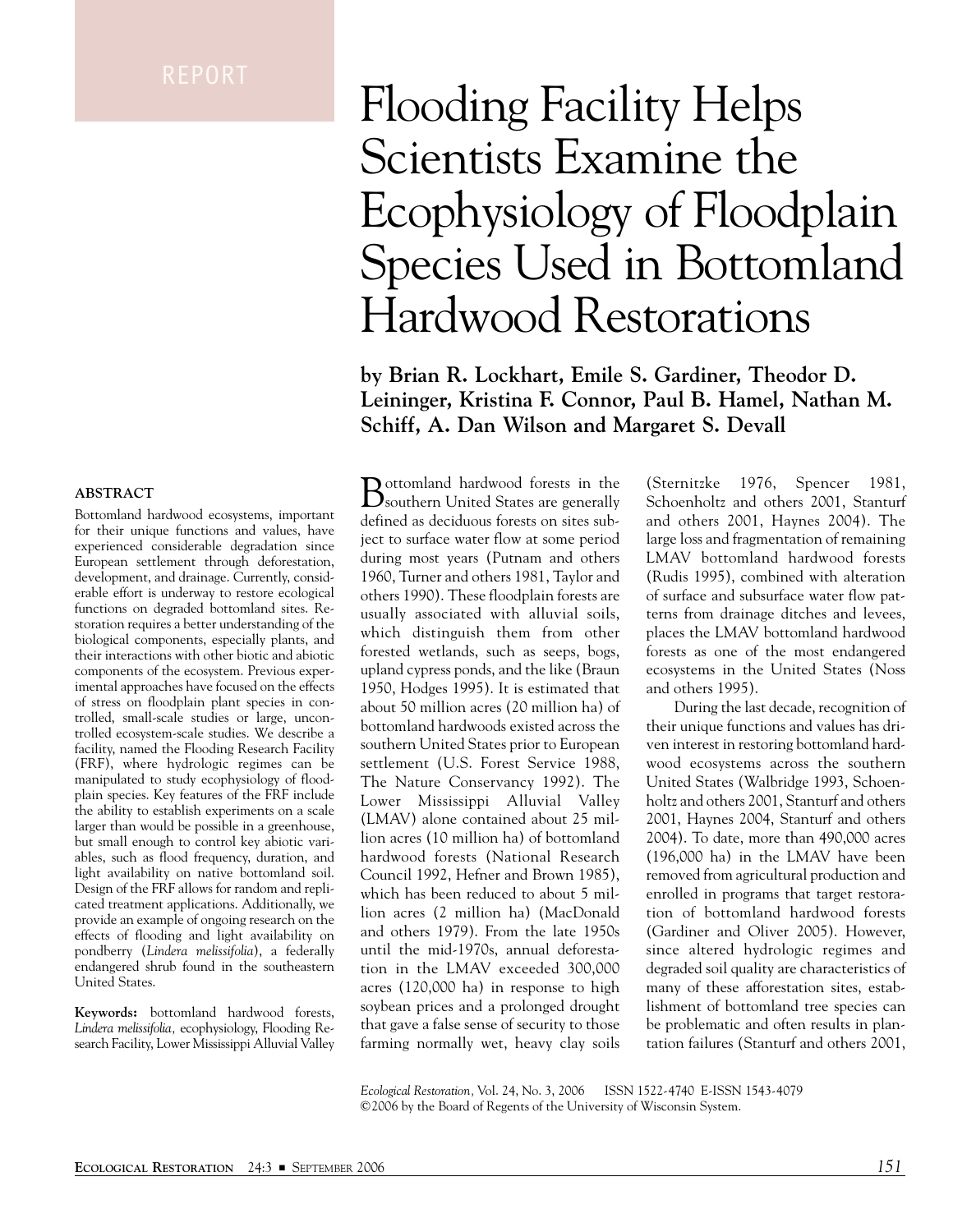Lockhart and others 2003, Patterson and Adams 2003).

Researchers have for some time recognized that a basic understanding of how hydrologic regimes influence the ecophysiological processes of plant species endemic to bottomland hardwood ecosystems is fundamental to developing future restoration and management strategies for these systems. In this paper we describe a large-scale impoundment system that was designed to study floodplain plant responses to experimentally manipulated hydrologic regimes. We provide a brief review of traditional experimental approaches used to research the ecophysiology of floodplain species; describe our large-scale research facility, called the Flooding Research Facility (FRF); and provide an example of the type of research that can be conducted in the facility.

# **Bottomland Hardwood Ecophysiology Research**

The key to restoring bottomland hardwood ecosystems is a basic understanding of the role various stress factors, especially the hydroperiod, play on the establishment, physiology, growth, and development of woody and non-woody floodplain species (Kozlowski and others 1991, Lassoie and Hinckley 1991). Past research on floodplain species has primarily involved small-scale studies on the effects of one or two stress factors, singly or in combination (Hook and others 1970, Kennedy, Jr. 1970, Hook and Brown 1972, Zang and Kozlowski 1984, Kludze and others 1994, Angelov and others 1996, McLeod and others 1999, King and Grace 2000). These studies have been conducted using floodplain species in growth chambers, greenhouses, and hydroedaphytrons under controlled or partially controlled environments. They provide basic information about how plants tolerate, acclimate, or avoid stresses related to floodplain environments. Other studies have been conducted to observe the effects of stress or disturbance at ecosystem scales, although with little or no control over environmental conditions (Day 1982; Walbridge and Lockaby 1994; Aust



Figure 1. Location of the Flooding Research Facility in Sharkey County, Mississippi, USA.

and others 1997; Lockaby and others 1997a, 1997b; Messina and others 1997; Perison and others 1997; King and others 1998; Burke and Eisenbies 2000). Although both approaches provide important information on basic responses of floodplain plants to stress factors, the application of their results are limited by experimental controls and scale issues. A critical need in bottomland hardwood ecosystem research is the design and development of research areas that combine the controlled conditions of smallplot studies with the practical applications of large-plot field studies.

## **Flooding Research Facility**

The Flooding Research Facility is located in Sharkey County, Mississippi on the Theodore Roosevelt National Wildlife Refuge Complex, 2 miles (3.2 km) east of the Sunflower River and 5 miles (8 km) east of Anguilla (Figure 1). It is adjacent to the headwaters of Dowling Bayou, which flows into the Big Sunflower River.

Prior to deforestation for agriculture in the 1960s, the site of the FRF was part of a

vast bottomland hardwood forest that covered much of the LMAV (Barry 1997, Fickle 2001). In 1993, the site was placed under the management of the U.S. Fish & Wildlife Service, which made it available for research. Initial construction of the FRF began in 1994 using a bulldozer, trackhoe, dragline, and farm tractors with dirt pans at a cost of about \$65,000 (Mr. Tim Wilkins, U.S. Fish & Wildlife Service, pers. comm.). The FRF was used for three years and then idled because funds were not available to support additional research and maintenance of the facility. Recently, the FRF has been upgraded and is now fully operational.

The FRF contains 12 cells that can be artificially and independently flooded to desired levels for specific periods of time (Figures 2 and 3). The interior of each cell is 660 feet (201 m) long (oriented north/south) by 60 feet (18.3 m) wide (Figure 3) and is surrounded by an 8 foot (2.4-m) tall levee on each interior side. A 10-foot (3-m) tall levee surrounds the outside perimeter of the facility. This levee height was based on the high water mark of the 1973 Mississippi River flood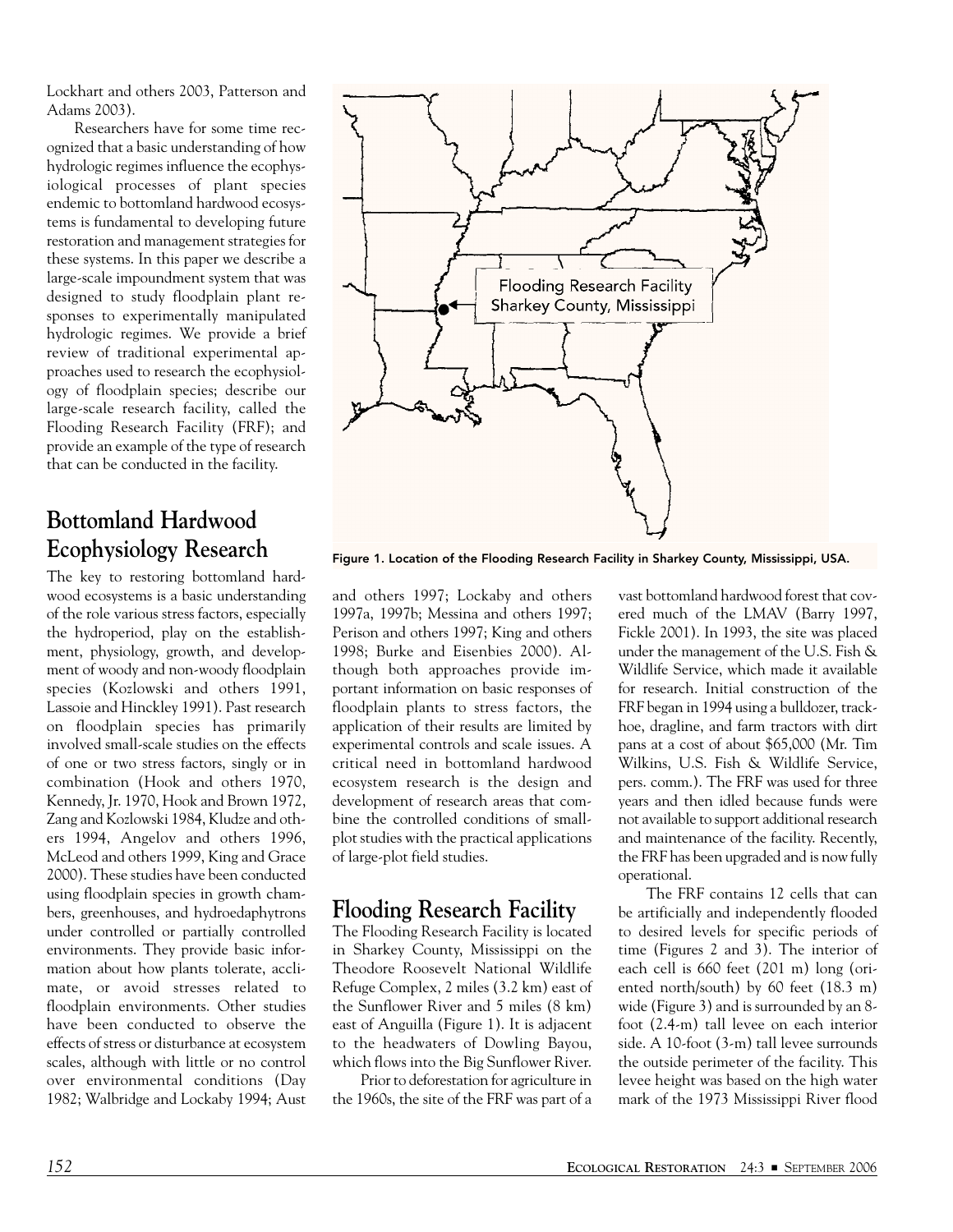

Figure 2. Layout of the Flooding Research Facility including the location of the cells, pumps, and levees.



Figure 3. Looking southwest across the Flood Research Facility. The structures in the slightly flooded cells are shade houses. *Photo courtesy of Brian R. Lockhart*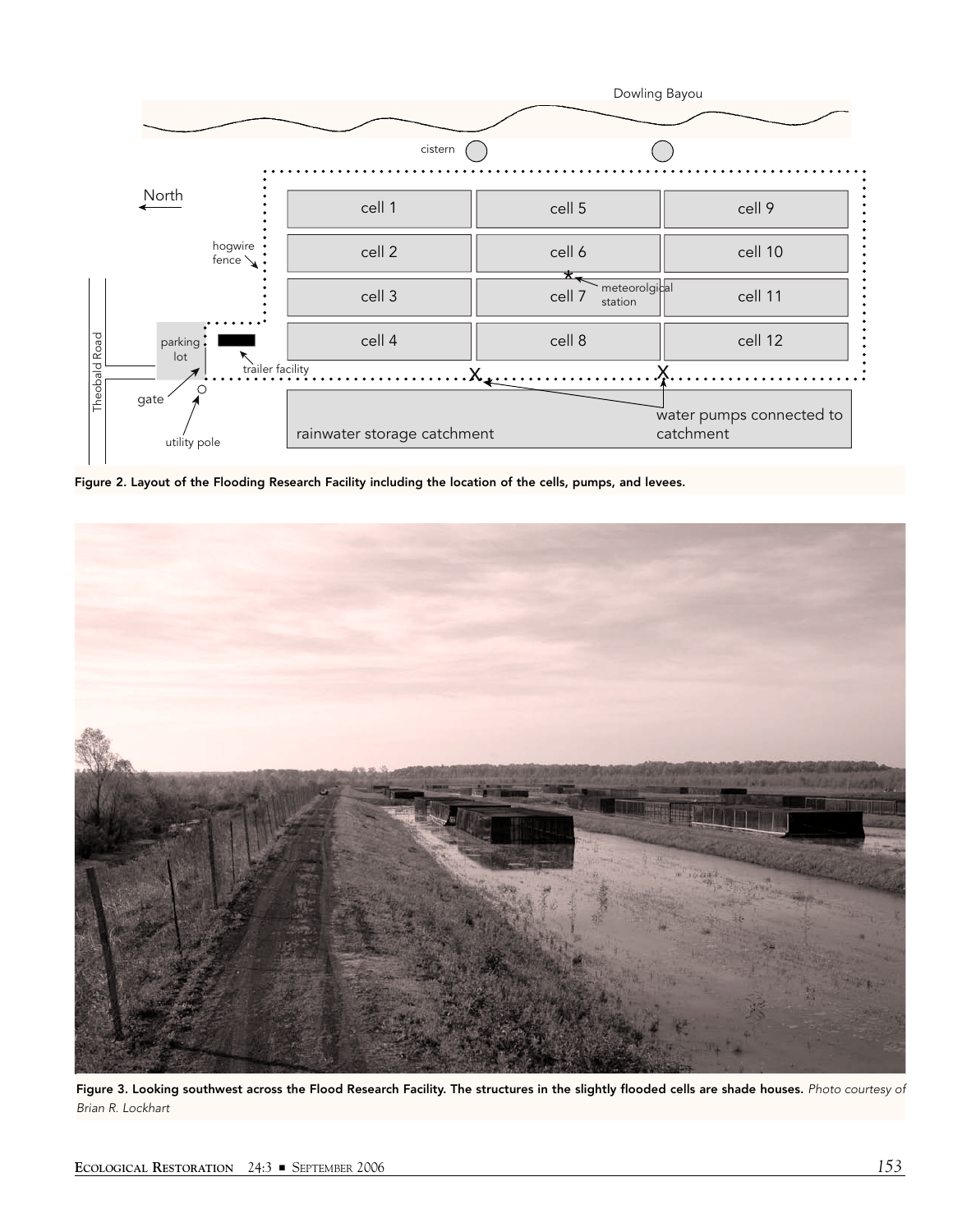and is designed to exclude floodwater from the facility. A 10-foot tall hogwire fence was built on the outer edge of the levee to keep white-tailed deer and feral hogs off the site. Trenches, 10 feet wide by 4 feet (1.2 m) deep, run the lengths of the east sides of the three west cells, the west sides of the three east cells, and both the east and west sides of the six interior cells to facilitate the removal of excess water. A LiCor meteorological station, including a quantum sensor, an air temperature sensor, a relative humidity sensor, and a rain gauge, is located near the center of the facility (Figure 2).

When building the levees and ditches, care was taken to avoid disturbing the soil in cells. As a result, the soil surface in each cell is the original soil surface at the time agriculture ceased. Soil on the FRF is Sharkey clay—the predominant soil in the LMAV, occuring on more than one million acres (400,000 ha) in Mississippi and three million acres (1.2 million ha) nationwide (Pettry and Switzer 1996). The Sharkey series (veryfine, smectitic, thermic Chromic Epiaquerts) consists of very deep, poorly and very poorly drained, very slowly permeable soils that formed in clayey allu-

vium from the Mississippi River and its tributaries.

A key design feature of the FRF is the ability to control water to desired levels through a water storage-pump-drainage system. A rainwater storage catchment on the wide side of the impoundment cells is capable of holding about 880,000 ft3  $(26,400 \text{ m}^3)$  of rainwater (Figure 2). Two portable Gorman-Rupp self-priming centrifugal pumps with attached Kohler 15 hp engines are also located on the west levee between each row of cells (Figure 2) and are connected to an underground network of 3-, 4-, and 6-inch PVC pipes and associated reducers and control valves that allow water to be added to each cell independently. The pumps have a maximum flow rate that is sufficient to fill a given cell to a 4-inch (10-cm) depth in about five hours. In addition to stored rainwater, a separate electrical pump can draw subsurface water for storage in the catchment if needed (Figure 2). Drainage is accomplished through a series of underground 12-inch PVC pipes perpendicular to each cell (Figure 4). These pipes slope from west to east to drain excess water by gravity. An overflow valve is located at an opening in the pipe near one trench in each cell. This valve is closed to maintain water at the desired depth. Drainage water flows off the FRF into one of two cisterns located on the outer edge of the east levee (Figure 2). Water flows through the cistern and then out another 12-inch pipe into a natural drainage channel on the site. The pipe leading into the cistern and the one exiting the cistern have shutoff valves to prevent water from flowing into the FRF in the event the natural channel is flooded. Should the channel be flooded, four additional pumps would be used to move excess water out of each cistern and into the drainage channel.

The design features of the FRF provide opportunities for large-plot experimental manipulations that cannot be addressed through either small-plot experimentation or field research in bottomland hardwood ecosystems. Independent flooding and drainage of each cell permits randomized replication of treatments. The large size of the impoundments also allows for testing of multiple stress effects and their interactions through the use of split-plot designs. A variety of hydrologic regimes can be established as treatments ranging from no surface flooding to standing floodwater at desired depths to con-



Figure 4. Schematic layout of an individual cell at the Flooding Research Facility including shade houses (A, B, C) and the flooding and drainage system.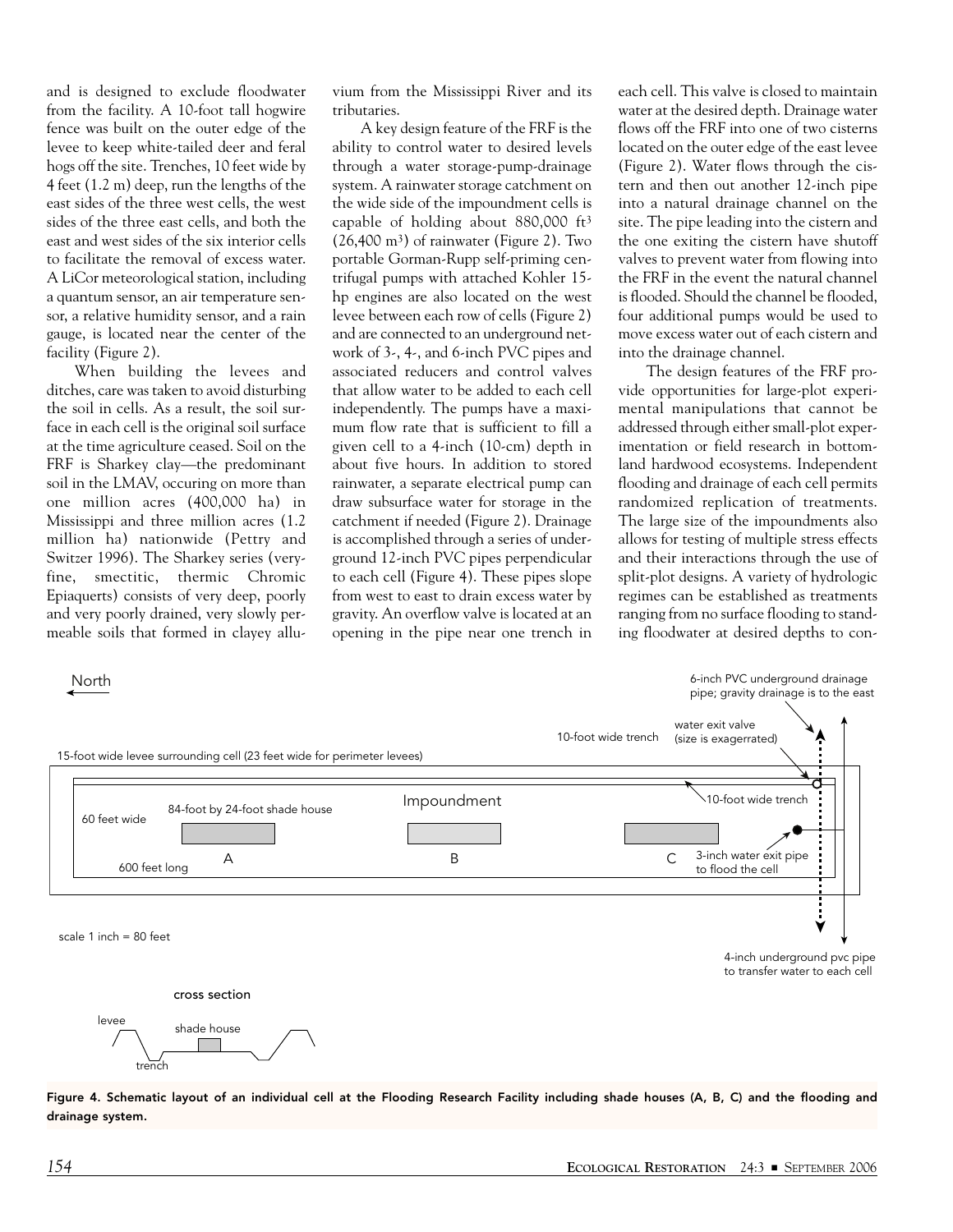tinuously flowing floodwater at desired depths. Floodplain plants can be established in native soil enabling observations of plant and soil interactions directly applicable to issues raised by land managers in the LMAV. In addition, the large size of the cells allows for extended experimentation on floodplain plants ranging from seedlings to saplings and small trees.

## **Research Application– Pondberry**

Julian Steyermark (1949) described pondberry (*Lindera melissifolia*) as one of the rarest shrubs in the United States. This dioecious rhizomatous, deciduous shrub grows to 1 to 6 feet (0.3-1.8 m) tall in bottomland hardwood forests and on the edges of sinks, ponds, and depressions in the southeastern United States (Radford and others 1968, U.S. Fish & Wildlife Service 1993, Devall and others 2001). Pondberry is considered shade tolerant (Tucker 1984, Wright 1990, U.S. Fish & Wildlife Service 1993), although it has also been observed to grow well in forest gap environments (McCartney and others 1989, Devall and others 2001).

Pondberry occurs in isolated populations in six states across the southeastern United States (U.S. Fish & Wildlife Service 1993). Though the current and historical extents of pondberry are unknown, the U.S. Fish & Wildlife Service speculates that the present rarity of the species is due to habitat alterations from drainage modification, especially ditch building, with subsequent changes in hydroperiod and conversion of the habitat to other uses (U.S. Fish & Wildlife Service 1993). Other disturbances, including domestic animal grazing and rooting, and other mechanical equipment operations, may also affect pondberry densities (Wright 1990, U.S. Fish & Wildlife Service 1993, Devall and others 2001). Due to its rarity and reduced habitat, the U.S. Fish & Wildlife Service listed pondberry as a federally endangered species in 1986 (U.S. Fish & Wildlife Service 1986). A subsequent Recovery Plan was developed in 1993 (U.S. Fish & Wildlife Service 1993), which documented the need for additional knowledge on the biology and ecology of the species.

The FRF was recently prepared for a three-year project on pondberry ecophysiology in relation to hydrologic regimes and light availability. Studies will determine the effects of flooding and light availability on male and female steckling (transplanted young plants) survival, morphology, physiology, growth, and biomass accumulation. Three hydrologic regimes are randomly assigned to cells, thereby establishing four replications of each treatment. Treatments include 1) no flooding–all surface water will be removed from the cell including water following major rain events, 2) flooding from March 1 through April 14 (45 days) to an average depth of 2 to 4 inches (5 to 10 cm) above the ground; water will then be removed from the cell and it will be allowed to dry except during rain events, and 3) flooding March 1 through May 29 (90 days) to an average depth of 2 to 4 inches above ground. Water will then be removed from the cell and it will be allowed to dry with the exception of rain events. Water levels will be maintained by monitoring gauges placed in each cell, and adding or removing water as needed through the pump-drainage system.

Each cell was split to receive three light availability treatments—70 percent, 37 percent, and 5 percent of full sunlight. Light availability is controlled by the deployment of neutral density shade cloth (PAK Unlimited, Inc., Cornelia, Georgia) attached to shade houses 84 feet (25.6 m) long by 24 feet (7.3 m) wide by eight feet (2.4 m) tall. Individual shade houses were built for each light availability treatment within each hydroperiod treatment (three shade houses per cell for a total of 36 shade houses; Figures 2 and 3). Shade cloth completely encloses the top and sides of each shade house. A 2-foot (0.6 m), three-mesh, galvanized hardware cloth (0.29-inch openings with a 0.05 inch wire diameter) was placed around the base of each shade house, with the bottom 4 inches (10 cm) buried below the soil surface to prevent rodent and rabbit damage to pondberry stecklings.

Pondberry stecklings were planted in respective shade houses in April 2005. An example of the type of data being collected is found in Table 1. Flooding treatments were begun in March 2006, which gave the stecklings one growing season to establish themselves under the respective light availability treatments. The same flooding treatments as described above will be repeated March through May 2007.

# **Relevance of the Flooding Research Facility to Bottomland Hardwood Ecosystem Restoration Research**

Restoration of degraded bottomland hardwood ecosystems requires a better understanding of the biology of the individual plant species and their interactions with other biotic and abiotic components of the ecosystem. The FRF provides a unique opportunity to study the long-term effects of hydroperiod and other environmental

Table 1. Mean number of flower buds on pondberry stems in February 2006 by light availability and gender at the Flooding Research Facility, Sharkey County, Mississippi. In March 2006, the plants were subjected to one of three hydroperiod regimes as described in the text.

| Light availability (%) | Gender | Number of flower buds         | Number of flower buds<br>per centimeter stem length |
|------------------------|--------|-------------------------------|-----------------------------------------------------|
| 70                     | female | $21.0 \pm 1.0$ c <sup>1</sup> | $0.4 \pm 0.1$ b                                     |
|                        | male   | $27.7 \pm 1.0$ bc             | $0.5 \pm \langle 0.1 \text{ ab}$                    |
| 37                     | female | $32.8 \pm 1.2$ ab             | $0.5 \pm \langle 0.1 \text{ ab}$                    |
|                        | male   | $41.7 \pm 1.3$ a              | $0.6 \pm \langle 0.1 a$                             |
| 5                      | female | $< 0.1 \pm < 0.1$ d           | $< 0.1 \pm 0.1$ c                                   |
|                        | male   | $< 0.1 \pm < 0.1$ d           | $< 0.1 \pm 0.1$ c                                   |

1Means followed by a different letter within a column are different at p ≤ 0.05. Analyses conducted with a split-plot design with light availability as the whole plot factor and gender as the split-plot factor.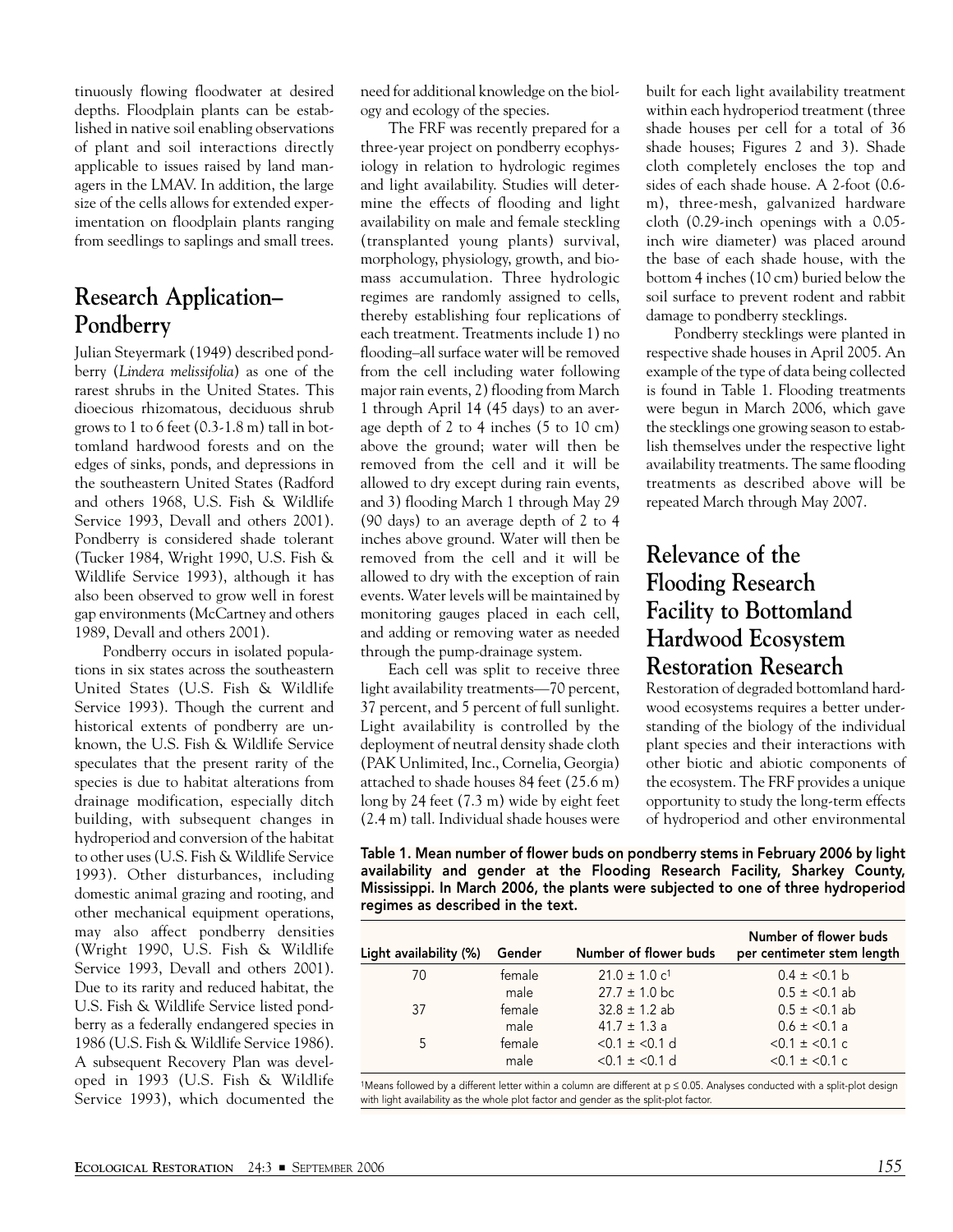factors on the ecophysiology of plant species in southern bottomland hardwood ecosystems. The FRF also allows for cooperative research with other federal, state, and private entities (contact Dr. Ted Leininger at 662/686-3178 for further information).

Current restoration efforts in the LMAV focus on the afforestation of former agricultural fields, but simply planting trees is not complete restoration (Stanturf and others 2001). One area of ecosystem restoration in the LMAV generally overlooked is the establishment and development of understory plant species. Understory plant species provide critical habitat for various wildlife species in addition to increasing ecosystem diversity. A better understanding of the environmental requirements of understory plant species, such as pondberry (Aleric and Kirkman 2005), will lead to greater establishment success and improved restoration of bottomland hardwood ecosystems in the LMAV.

### **REFERENCES**

- Aleric, K.M. and L.K. Kirkman. 2005. Growth and photosynthetic responses of the federally endangered shrub, *Lindera melissifolia* (Lauracene), to varied light environments. *American Journal of Botany* 92:682-689.
- Angelov, M.N., S.S. Sung, R.L. Doong, W.R. Harms, P.P. Kormanik and C.C. Black. 1996. Long- and short-term flooding effects on survival and sink-source relationships of swamp-adapted tree species. *Tree Physiology* 16:477-484.
- Aust, W.M., S.H. Schoenholtz, T.W. Zaebst and B.A. Szabo. 1997. Recovery status of a tupelo-cypress wetland seven years after disturbance: Silvicultural implications. *Forest Ecology and Management* 90:161-169.
- Barry J.M. 1997. *Rising tide: The great Mississippi flood of 1927 and how it changed America.* New York: Simon & Schuster, Inc.
- Braun, E.L. 1950. *Deciduous forests of eastern North America.* New York: The Free Press.
- Burke, M.K. and M.H. Eisenbies, eds. 2000. The Coosawhatchie bottomland ecosystem study: A report on the development of a reference wetland. U.S. Department of Agriculture, Forest Service, Southern Research Station, Asheville, North Carolina. General Technical Report SRS-38.
- Day, F.P. 1982. Litter decomposition rates in the seasonally flooded Great Dismal Swamp. *Ecology* 63:670-678.
- Devall, M., N. Schiff and D. Boyette. 2001. Ecology and reproductive biology of the

endangered pondberry, *Lindera melissifolia* (Walt) Blume. *Natural Areas Journal* 21:250-258.

- Fickle, J.E. 2001. *Mississippi forests and forestry.* Mississippi Forestry Foundation, Inc., Jackson, MS: University Press of Mississippi.
- Gardiner, E.S. and J.M. Oliver. 2005. Restoration of bottomland hardwood forests in the Lower Mississippi Alluvial Valley, U.S.A. Pages 235-251 *in* J.A. Stanturf and P. Madsen (eds.), Restoration of boreal and temperate forests. Boca Raton, FL: CRC Press.
- Haynes, R.J. 2004. The development of bottomland forest restoration in the Lower Mississippi River Alluvial Valley. *Ecological Restoration* 22(3):170-182.
- Hefner, J.M. and J.D. Brown. 1985. Wetland trends in the southeastern United States. *Wetlands* 4:1-11.
- Hodges, J.D. 1995. The southern bottomland hardwood region and brown loam bluffs subregion. Pages 227-269 *in* J.W. Barrett (ed.), Regional silviculture of the United States. Third edition. New York: John Wiley and Sons, Inc.
- Hook, D.D., C.L. Brown and P.P. Kormanik. 1970. Lenticel and water root development of swamp tupelo under various flooding conditions. *Botanical Gazette* 131:217-224.
- Hook, D.D. and C.L. Brown. 1972. Permeability of the cambium to air in trees adapted to wet habitats. *Botanical Gazette* 133:304-310.
- Kennedy, Jr., H.E. 1970. Growth of newly planted water tupelo seedlings after flooding and siltation. *Forest Science* 16:250-256.
- King, S.E. and J.B. Grace. 2000. The effects of soil flooding on the establishment of cogongrass (*Imperata cylindrica*), a nonindigenous invader of the southeastern United States. *Wetlands* 20:300-306.
- King, S.L., J.A. Allen and J.W. McCoy. 1998. Long-term effects of a lock and dam and greentree reservoir management on a bottomland hardwood forest. *Forest Ecology and Management* 112:213-226.
- Kludze, H.K., S.R. Pezeshki and R.D. De-Laune. 1994. Evaluation of root oxygenation and growth in baldcypress in response to short-term soil hypoxia. *Canadian Journal of Forest Research* 24:804-809.
- Kozlowski, T.T., P.J. Kramer and S.G. Pallardy. 1991. *The physiological ecology of woody plants.* San Diego: Academic Press.
- Lassoie, J.P. and T.M. Hinckley. 1991. Introduction. Pages 3-15 *in* J.P. Lassoie and T.M. Hinckley (eds.), Techniques and approaches in forest tree ecophysiology. Boca Raton, FL: CRC Press.
- Lockaby, B.G., R.G. Clawson, K. Flynn, R. Rummer, S. Meadows, B. Stokes and J. Stanturf. 1997a. Influence of harvesting on biogeochemical exchange in sheetflow and soil processes in a eutrophic floodplain forest. *Forest Ecology and Management* 90:187-194.
- Lockaby, B.G., R.H. Jones, R.G. Clawson, J.S. Meadows, J.A. Stanturf and F.C. Thornton. 1997b. Influences of harvesting on functions of floodplain forests associated with low-order, blackwater streams. *Forest Ecology and Management* 90:217-224.
- Lockhart, B.R., B. Keeland, J. McCoy and T.J. Dean. 2003. Comparing regeneration techniques for afforesting previously farmed bottomland hardwood sites in the Lower Mississippi Alluvial Valley, USA. *Forestry* 76:169-180.
- MacDonald, P.O., W.E. Frayer and J.K. Clauser. 1979. Documentation, chronology, and future projections of bottomland hardwood habitat losses in the Lower Mississippi Alluvial Plain. Volumes 1 and 2. U.S. Department of the Interior, U.S. Fish & Wildlife Service, Washington, D.C.
- McCartney, R.B., K. Wurdack and J. Moore. 1989. The genus *Lindera* in Florida. *The Palmetto* 9:3-8.
- McLeod, K.W., J.K. McCarron and W.H. Conner. 1999. Photosynthesis and water relations of four oak species: Impact of flooding and salinity. *Trees* 13:178-187.
- Messina, M.G., S.H. Schoenholtz, M.W. Lowe, Z. Wang, D.K. Gunter and A.J. Londo. 1997. Initial responses of woody vegetation, water quality, and soils to harvesting intensity in a Texas bottomland hardwood ecosystem. *Forest Ecology and Management* 90:201-215.
- National Research Council. 1992. *Restoration of aquatic ecosystems: Science, technology, and public policy.* Washington, D.C.: National Academy Press.
- Noss, R.F., E.T. LaRoe III and J.M. Scott. 1995. Endangered ecosystems of the United States: A preliminary assessment of loss and degradation. U.S. Department of the Interior, National Biological Survey, Biology Report 28.
- Patterson, W.B. and J.C. Adams. 2003. Soil, hydroperiod and bedding effects on restoring bottomland hardwoods on flood-prone agricultural lands in North Louisiana, USA. *Forestry* 76:181-188.
- Perison, D., J. Phelps, C. Pavel and R. Kellison. 1997. The effects of timber harvest in a South Carolina blackwater bottomland. *Forest Ecology and Management* 90:171-185.
- Pettry, D.E. and R.E. Switzer. 1996. Sharkey soils in Mississippi. Mississippi Agricultural and Forestry Experiment Station Bulletin 1057.
- Putnam, J.A., G.M. Furnival and J.S. McKnight. 1960. Management and inventory of southern hardwoods. U.S. Department of Agriculture, Forest Service, Southern Research Station Agricultural Handbook No. 181.
- Radford, A.E., H.E. Ahles and C.R. Bell. 1968. *Manual of the vascular flora of the Carolinas.* Chapel Hill: University of North Carolina Press.